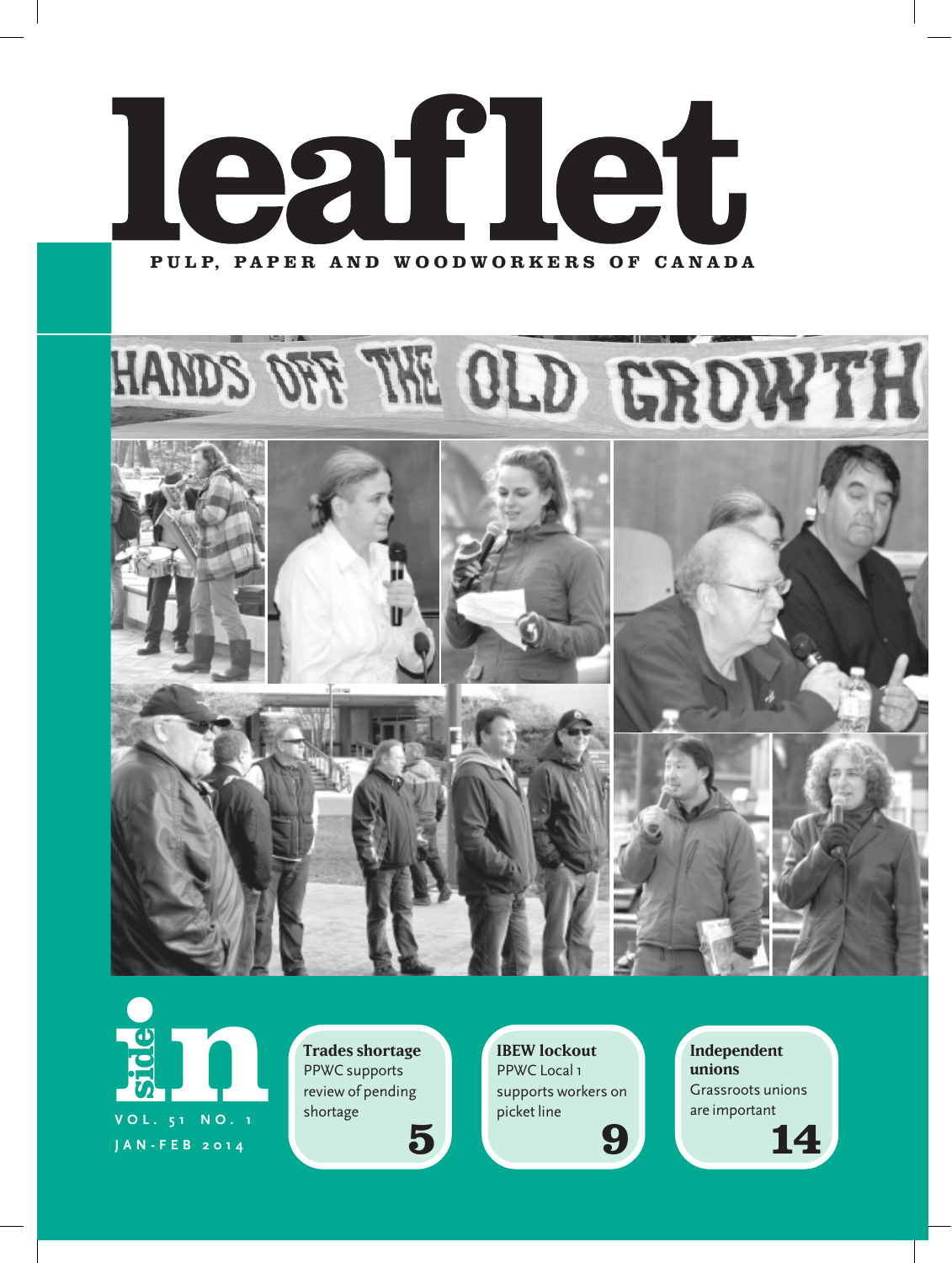## **"We are a union of free-thinking, tough souls willing and courageous to stand up and be heard."**

#### **PPWC IS THE BEST UNION THIS MEMBER HAS BEEN LUCKY ENOUGH TO BE WITH**

Today I had a Neanderthal jug me and what I stand for and slam us, a no-ears just-a-mouth non-human that doesn't hear the future knocking. We are not defined by a brainless bunch that controls without democracy, just a money-grabbing, nonrepresenting union arrogant following puppies of others. We are a union of free-thinking, tough souls willing and courageous to stand up and be heard, liberating members who feel under-represented. Good on you, PPWC, for standing for my brothers who came to me for help. This means you, Frank. Bullshit aside, thank you, brother.

I will go to the wall for my union, and I will never again let anyone say what was said today. I am not ashamed for trying to share a vision. We deserve to grow, we deserve to be, and we deserve to speak. I will not be bullied again. Thank you, John, for your words today that only gave me will and strength. Today will define me, and I will use all of what I can to defend our honour. Thank

you, PPWC, best union I have ever been lucky enough to be with. Solidarity forever! *Todd Smith*

> *Local 5* NEW WESTMINSTER

#### **ARCTIC 30 RECEIVE AMNESTY FROM RUSSIAN PARLIAMENT**

The Russian parliament voted in favour of an amnesty decree that includes the 28 Greenpeace activists and 2 freelance journalists who were wrongfully held in Russia after peacefully protesting Arctic oil drilling. We are relieved, but will not celebrate until our colleagues return home.

The support you offered in the last few weeks and months has been invaluable. Thank you for standing in solidarity with our activists and thank you for defending the right to peaceful protest.

While we are happy our friends will be free, this amnesty is not an ideal outcome and justice has not been served. The Arctic 30 are being pardoned for a crime they did not commit and may still hold a criminal record for the charges. Moreover, the Arctic is still at risk of be-

#### **BURSARY RECIPIENT IS GRATEFUL FOR AWARD**

Thank you so much for granting me this bursary. I will be using it to further my social work education! *Romy De Kok* FOREST GROVE



ing exploited by oil companies. The target of the Arctic 30 protest, Gazprom's Prirazlomnaya oil platform, is set to begin drilling this month.

We look forward to keeping you updated on our campaign to save the Arctic.

Thank you again for your support!

*Farrah Khan Arctic Campaigner* GREENPEACE CANADA

#### **WORLD VISION SPONSOR CHILD SAYS GOODBYE**

EDITOR *The following is a farewell letter from a child we sponsored through World Vision.*

I greet you in the name of our loving God.

I am writing to say goodbye. The sponsorship project is now phasing out and this will be my last letter to you.

On behalf of my community and myself, I wish to extend my thanks to you for the assistance which you have been doing for many years, which has helped the entire community to change for the better. Quality of education has been improved, access to health services is now easy, distance to water points which are safe is reduced. These are just a few of the many things that have changed in my community because of your hand. Only God can help us to thank you for this. With lots of love,

*Dyless Munthali* WOVWE, MALAWI

letters **letters**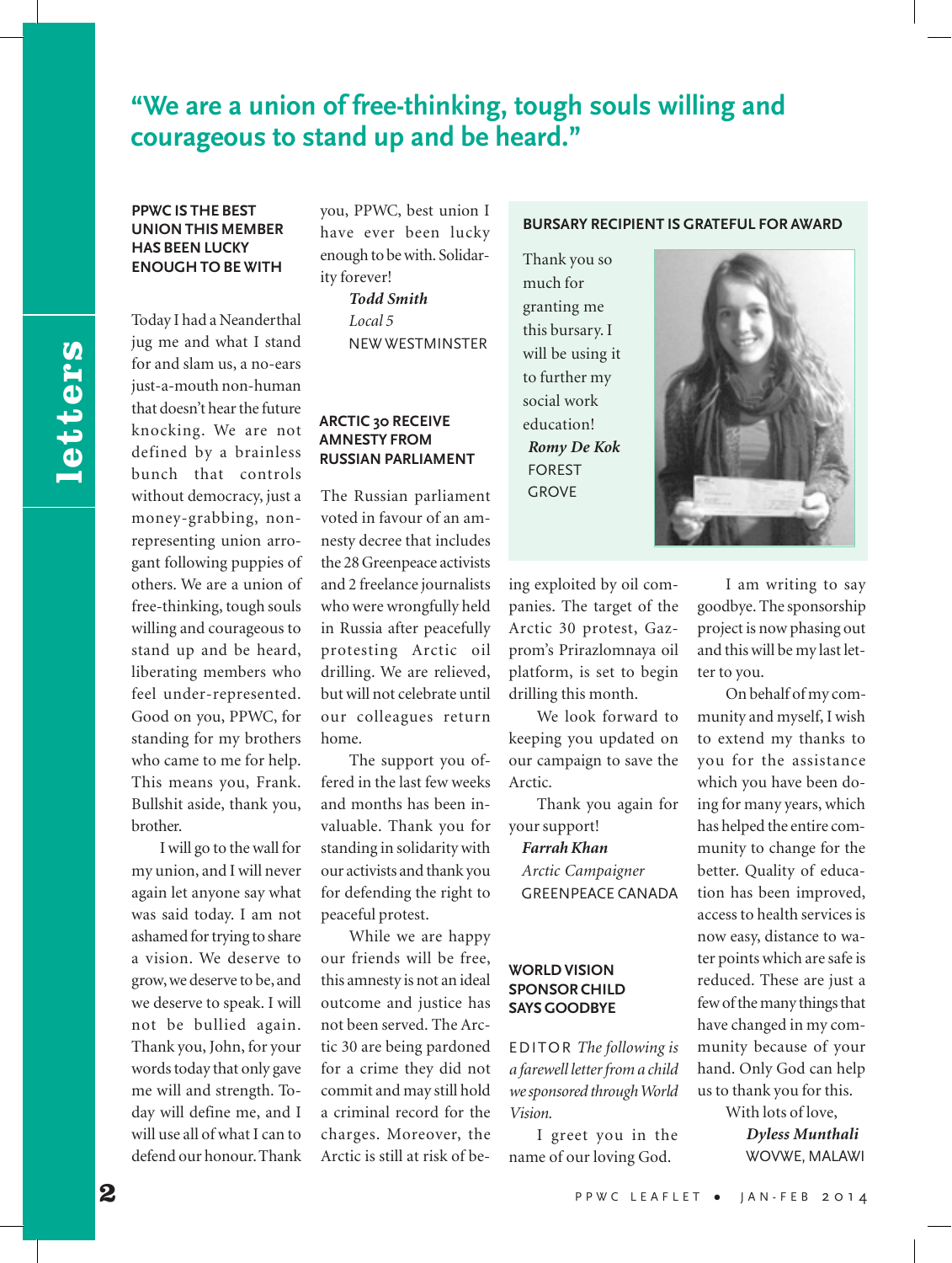# The year 2014 can only get better

#### **BY RON RICHARDSON** *LEAFLET* EDITOR

E ARE OFFICIALLY into a<br>new year, and I thought this would<br>be a good time to take a look back<br>at what has conspired over the last<br>12 months. new year, and I thought this would be a good time to take a look back at what has conspired over the last

12 months.

We lost a prominent part of our union with the loss of Len Snow. He did a lot for our union, and he will be missed by many in the PPWC.

Let's first look at what has happened here close to home in the PPWC. We were sad to hear that RockTenn was closing, resulting in the loss of Local 16. This was a real kick in the gut to all those who lost their jobs in such trying times. I hope everyone there lands on their feet.

On the positive side, a few collective agreements were improved upon. The major one this year was the pattern bargaining of the various pulp mills around the province. They spent a lot of time getting this done, with some of the mill owners being really stubborn and not wanting to give in to the union and give them what they wanted. Some of the other Locals also had some successes this year, and they deserve a pat on the back for those.

Another good thing that happened last year was the addition to Local 5 of the steam plant workers at Nanaimo Regional General Hospital. Congratulations to these new members.

Some big things happened in the Confederation of Canadian Unions. Joanie Cameron Pritchett stepped down as president. John Hanrahan stepped up as president, and our own Frank Robertson became vice president. The Construction Maintenance and Allied Workers joined the CCU last September. Congratulations to them.

THE TEMPORARY FOREIGN worker issue really came out of the wood work, with the company in northern British Columbia wanting to use only Chinese workers to work underground in their mines be-

cause they said there were no qualified people in Canada to do those jobs. This is such hog wash as there has been mining going on in this country for hundreds of years. Tim Hortons was also abusing their employees who came from other countries just to work in these restaurants. They were paid minimum wage and made to pay huge rent in houses that were being supplied to them by Tim Hortons.

There have been a lot of environmental issues in the news with the pipelines and fracking for natural gas.

The Enbridge Gateway pipeline was a real issue in the north with all kinds of meetings going on. The thought was that if they kept the meetings going the company would get bored and go away. That did not happen. The pipeline company is still going on with everything, and I believe this issue will be in the courts for a few more years.

On the fracking issue, I personally think fracking

will never go away as long as we have a need for the natural gas. This will be an ongoing issue until we, as consumers, find a way **ANOTHER GOOD THING THAT HAPPENED LAST YEAR WAS THE ADDITION TO LOCAL 5 OF THE STEAM PLANT WORKERS AT NANAIMO REGIONAL GENERAL HOSPITAL.**

to use some other energy sources to heat our homes and cook our food.

THERE WERE A LOT of attacks on the labour movement with arrests of several labour activists for doing what most of us take for granted, such as standing up for the rights of the workers. There were people killed for striking for fair wages and for better work places.

With all of this happening in the past year I hope the next year can only get better.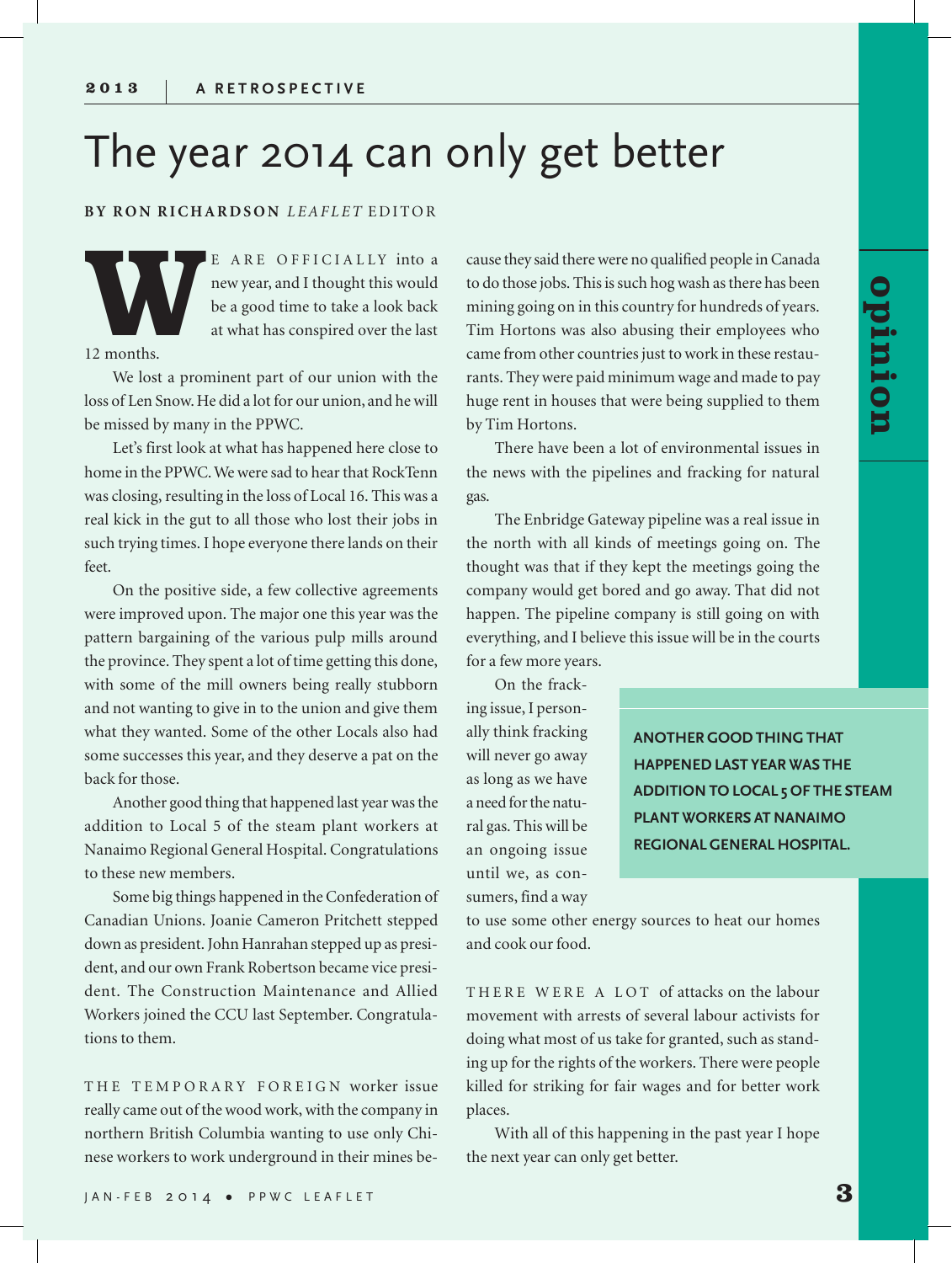

**LOCALS** *Executive board members report on activities of their Locals at December meetingLocal 8's Wage Committee at Harmac finalizes labour agreement text* **6**

**PROVINCIAL** • RockTenn closes plant in New Westminster • PPWC Local 1 supports IBEW members locked *out by FortisBC* **8**

# **Workers accuse Tim Hortons boss of cheating**

BC Employment Standards Branch is investigating claims of seized OT pay

TWO FORMER employees of a Tim Hortons in small-town British Columbia say their employer took advantage of their status as temporary foreign workers to cheat them out of overtime pay, and to pressure them to keep quiet about it.

Heide Kibanoff and her boyfriend, Richard Pepito, say Pierre Pelletier hired them and other Filipinos under Canada's Temporary Foreign Worker Program to work at the Tim Hortons in Fernie, where they often put in long hours.

The pair allege Pelletier often made sure the overtime that was paid came back to him, in cash.

"He will issue a cheque to us and then what he wants is you cash the cheque, and after you cash the cheque you give the money back to him," Pepito said.

Kibanoff told CBC News about how, on pay day, Pelletier would drive her and other employees to the bank and waited while they cashed their cheques. He would then allegedly ask for a portion of it

back.

Kibanoff said she did as her boss instructed because she had an application underway in the Provincial Nominee Program, a fast track to permanent residency in Canada. "All I was thinking was that I don't wanna go home, and he said it's to protect us and he's doing us a favour," she said.

BC MLA Mabel Elmore, who has met with Kibanoff and Pepito, says their story is all too common among foreign workers in Canada. "They are dependent on their employers. They often don't know their rights. They are reluctant to raise concerns because they don't want to lose their jobs and be sent back, and I understand that was a very consistent threat against these workers."

Kibanoff left her job at Tim Hortons in June, but said she's still haunted by the painful memories. "It feels like even if I'm not working there anymore he can still try to threaten us through other people that he knows," she told CBC News.

Pepito also quit, and filed a complaint with the BC Employment Standards Branch.

The couple said that, since then, they've been harassed and intimidated, and their friends who still work under Pelletier have asked them to withdraw the complaint.

Documents obtained by CBC News show an internal investigation into Pelletier is already underway at the head office of Tim Hortons.

Pelletier is also accused of making the employees pay the \$550 fee required for him to obtain the results of Service Canada's labour market opinion surveys, which is a required step in order for him to be permitted to hire foreign workers. According to regulations, the employer is responsible for paying those fees.

The BC Employments Standards Branch said the investigation is ongoing.

A hearing date has been set for February, which won't come soon enough for Kibanoff and Pepito.

"It's not even the money anymore," Kibanoff said. "We don't even care about that, but I think that it's more than a strong case than what we're emotionally dealing right now. Like, it makes us feel unhealthy, stressed, exhausted, depressed."

*- cbc.ca*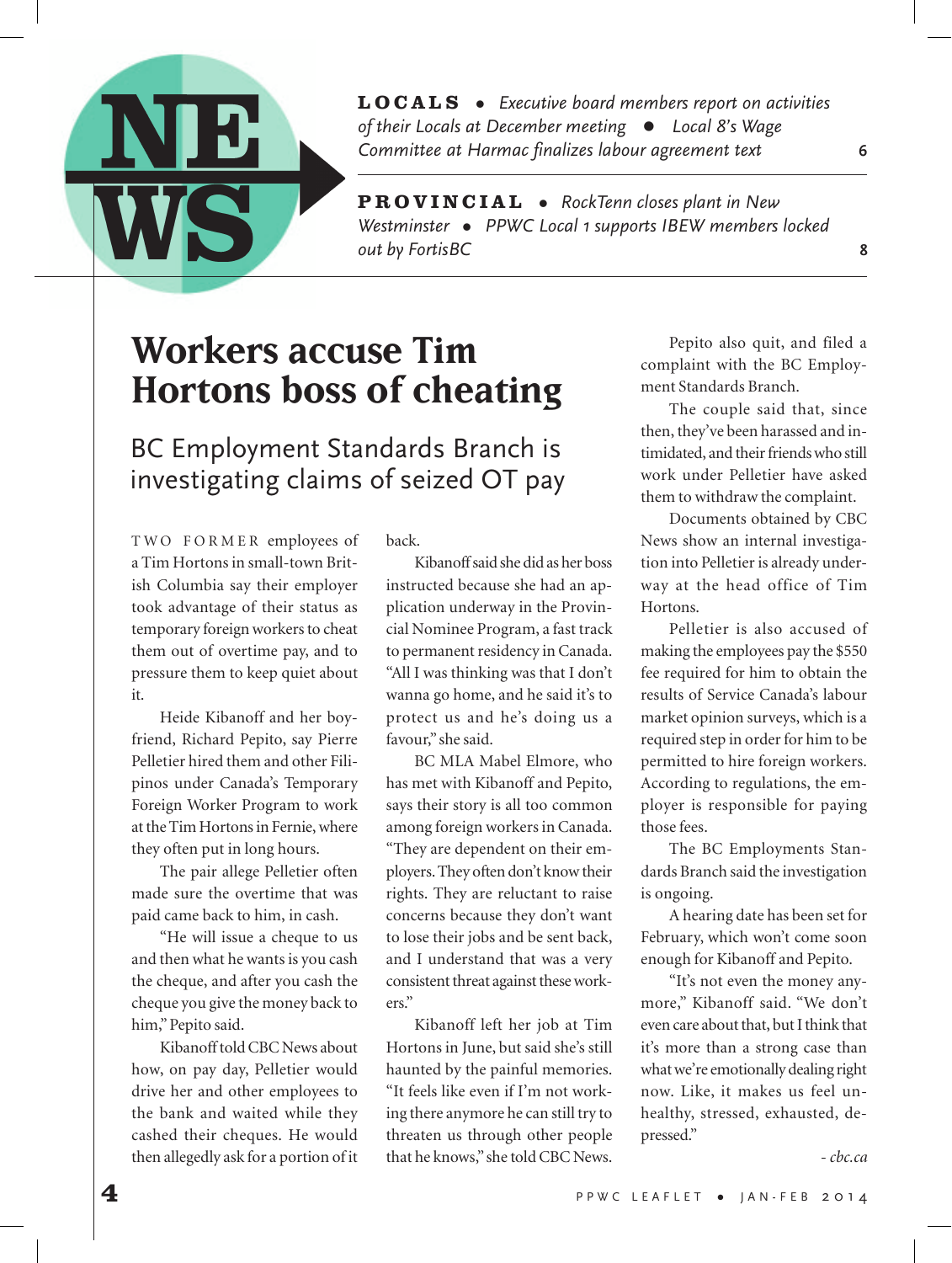# **PPWC supports review of pending trades shortage**

THE PULP, PAPER and Woodworkers of Canada represents approximately 3,200 workers across British Columbia. We are an independent Canadian union with no ties to the BC Federation of Labour, but some of our Locals are members of the Confederation of Canadian Unions. We are represented in the following areas of the province: Local 1, Castlegar; Local 2, Crofton; Local 4, Prince Rupert; Local 5, New Westminster; Local 8, Nanaimo; Local 9, Prince George; Local 15, Kimberley; Local 16, New Westminster; Local 18, Mackenzie; Local 26, Castlegar.

I appreciate the comment that the PPWC makes a huge contribution to BC's trades training system. Almost all of our collective agreements in both pulp and solid wood have apprenticeship selection and training provisions.

As of right now, we have between 60 and 70 apprentices indentured at our various certifications. We feel the province is long overdue for a review of the pending trade shortage and immediate action to put in place solutions that involve training and indenturing the people in the communities around the province. This entails putting money and resources into both high schools and community colleges. It will also, I am sure, require adding new resources to those that already exist.

The PPWC would like to see an accurate, in-depth inventory of trades which identifies where the shortages exist and what the demographics look like going forward.

The PPWC believes opportunities for apprenticeships should be explored in-depth with First Nations communities rather than looking at bringing tradespeople in from other countries. Jobs and training for Canadian youth and communities should be paramount as we move deeper into skills training.

Financial support must be part of a review of skills training. Families may need support if the main income earner in the family is looking at opportunities to upgrade skill levels.

Industry should be asked to play a bigger role in developing and indenturing apprenticeships so we are all on the same page when it comes to producing quality Red Seal tradesmen.

Standardization is important and can only be achieved if government, unions and industry work together on course materials and length of apprenticeships.

The Pulp, Paper and Woodworkers of Canada believes all workers, whether trades or other skills such as lumber graders, planer mechanics or equipment operators, deserve an opportunity to improve their working careers through advanced training initiatives. The government has that responsibility for educating and enhancing training.

The Pulp, Paper and Woodworkers of Canada is ready to help in any way that achieves opportunities for working Canadians.

ARNOLD BERCOV, PRESIDENT

#### **Health and sickness**

**"I feel as young as I ever did, apart from the occasional heart attack."**

*- Robert Benchley*

**"If you have a stomach-ache, in France you get a suppository, in Germany a health spa, in the United States they cut you open, and in Britain or Canada they put you on a waiting list."**

*- Phil Hammond and Michael Mosley*

**"I'm not feeling very well. I need to see a doctor immediately. Call the nearest golf course."** *- Groucho Marx*

**"It's no longer a question of staying healthy. It's a question of finding a disease you like."** *- Jackie Mason*



**"The willingness to take doctorprescribed drugs is perhaps the greatest feature which distinguishes man from animals."** *- Sir William Osler*

**"Being ill is one of life's greatest pleasures, provided of course that the illness is not severe and you are not obliged to work till you get better."**

*- Samuel Butler*

**"The only exercise I take is walking behind the coffins of friends who exercised."**

*- Peter O'Toole*

**"Be careful about reading books on how to stay healthy. You could die of a misprint."** *- Mark Twain*

*- CCPA Monitor*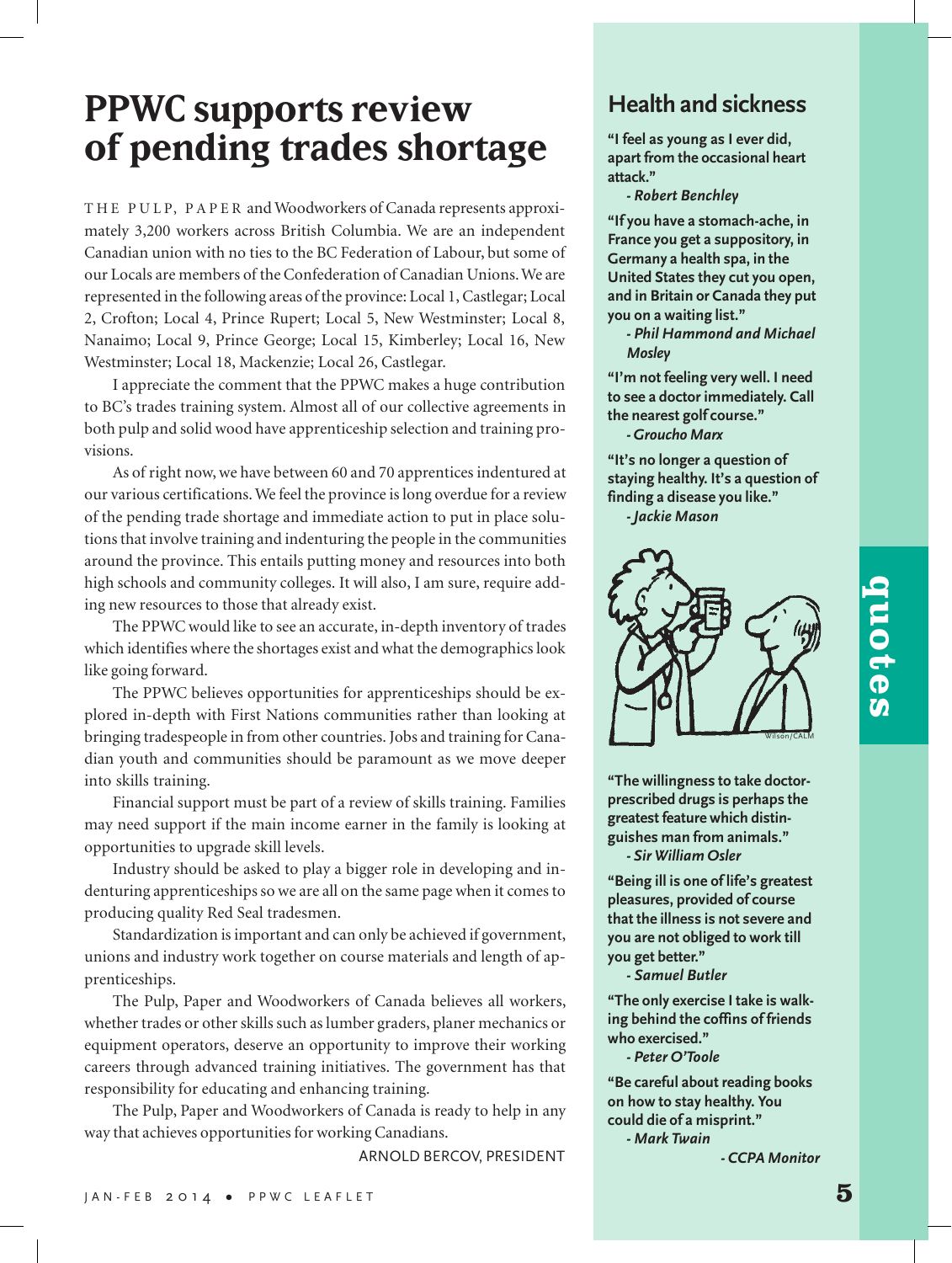# **locals**

**What's new in your local? Write to your union. Keep us all in the know. Contact richardsonron6@gmail.com.**

# NEW WESTMINSTER

## **Local welcomes new members**

Things are busy in Local 5 with negotiations and organizing. We would like to welcome our new brothers and sisters at Nanaimo Regional General Hospital. Local 5 would like to thank Frank for all the hard work he has done during this open season.

At negotiations with CKF, we have finished the non-monetary issues and are now on to the moneary issues. We are going back to the table in the new year. Hopefully we can get closer in the next round.

The Interior Health Authority has a hiring freeze and isn't replacing workers at 100 Mile House and Williams Lake, so our members are getting burnt out with all the overtime. We have negotiated with them to hire a few more members to get adequate coverage.

GLENN JACKSON, NEB MEMBER

#### **LOCAL 1** CASTLEGAR

## **New website is up and running**

Currently we have 309 hourly employees, down from approximately 335 hourly employees that the mill usually manages. As the honeymoon phase of the early retirement/ voluntary severance program comes to an end, we had a total of

**LOCAL 5** 40 employees take advantage of the generous package. So far the union has achieved its goal by not having any junior employees laid off.

> The company has resisted in reducing the numbers any further, knowing they still have a mill to run. Celgar did announce there would be a few more job cuts to be implemented by year's end. Management has since had numerous hirings. When asked about the hirings, management said, "if we made one mistake, it was in making the statement of them sharing in the job reduction."

> Local 1 had our National First Vice-President Frank Robertson in for a one-day Shop Stewards' Course and our lawyer Will Clement in for a two-day Labour School, much like the one he did at last year's convention. We tried to send as many new or interested in becoming shop stewards as possible. As a result, we have gained 12 new shop stewards.

> Management has told us they are 98 per cent sure they will take on four apprentices next year: one instrument mechanic, one electrician, one pipefitter, and the last one is not confirmed yet. They told us their five-year plan is to have 14 instrument apprentices in or through the system. They already know the biggest hurdle they will face will be getting the new apprentices in school as there is a lack of instructors in British Columbia.

> Local 1 now has its own website up and running. I hope everyone will take a look at the new site.

> > NEIL BERMEL, NEB MEMBER

#### **LOCAL 2** CROFTON

## **CEO has realistic vision for future**

Our new CEO (Joe Nemeth) has been in his position for a couple of months now, and we are starting to see some changes. There was a lot of skepticism from our members, who have seen many come and go while they take whatever bonuses they can get. I believe Joe is good for the long-term survival of Catalyst and especially Crofton, but our members are very wary of the new guy. Until they see some results nothing will change.

He seems to have a realistic vision into the future for Catalyst and especially for Crofton. He stated that Crofton Pulp is going to be carrying our company for the next number of years.

Training is at the forefront with us right now. The company is finally taking the attrition wave (tsunami) seriously, although they are still very slow in their hiring of replacements. We have 14 apprenticeships on the books right now, but a few have to wait for up to a year to be released.

They are also trying to partner up with the colleges in our respective communities, such as with the Vancouver Island University (VIU) fourth class power engineer program. They are looking at trying to fast track schooling for apprentices, as well as trying different delivery systems for training.

GARY FIEGE, NEB MEMBER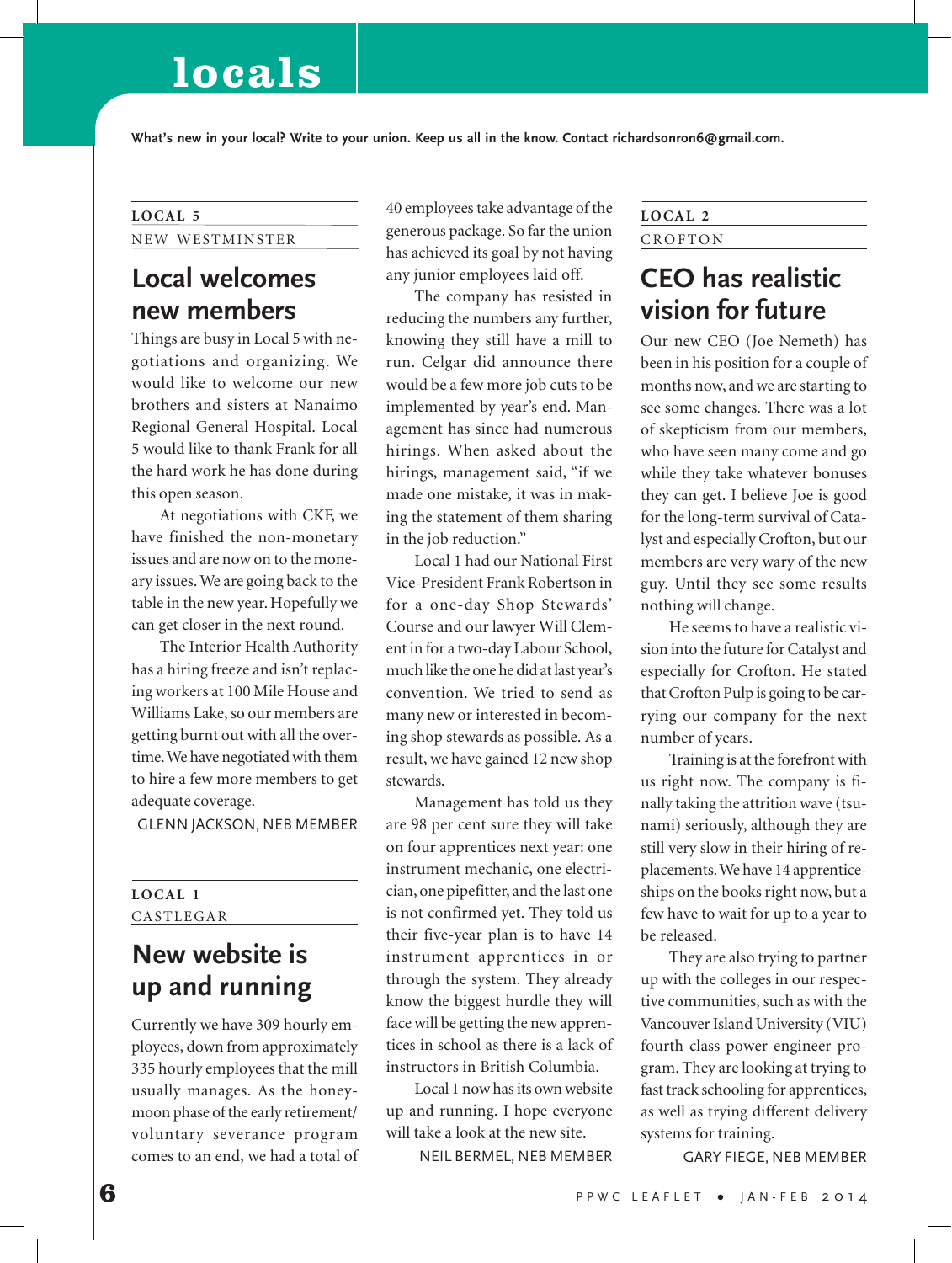#### **LOCAL 8** NANAIMO

# **Wage Committee finalizes labour agreement text**

**LETTICITE** OCAL 8 CURRENTLY has 267 members working at Harmac. In August we passed our five-year anniversary of forming Nanaimo Forest Products. It has been a roller coaster of ups and downs over the five

On the turbine front, the first attempt to put the turbine back together resulted in two-high vibration levels again. So they had to disassemble it to further analyze the source of the problem. General Electric,

who supplied the turbine, are working through the problems. As of now they have diagnosed the problem, and the turbine is up and running with no problems.

Over the year injury prevention results are showing some improvement. The company's approach to safety is corrective rather than punitive in dealing with safety and our Occupational Health and Safety Committees, who are working very hard to keep things on track.

On Oct. 17 BC Hydro caused a power outage at the mill. It was a result of human error on their part. The kamyr was down for six days due to high-pressure cleaning, and now it is back up and running.

Our Wage Committee finalized the labour agreement text. It only took five years.

The job evaluators were in the mill Nov. 18-20. The jobs we are looking at are the mill stores, first aid security, shipping, and bleach plant, as well as steam plant.

At Standing Committee we

have two new agreements that apply to the steam plant. One is a new approach to supervisory relief through the development of hourly shift coordinators, and the second is modification to the trainee development agreement that provides access to employees interested in becoming power engineers.

Western Forest Products, Ladysmith Sawmill Division currently has 66 members and is running two shifts.

Western Forest Products, Chemainus Value Added Division currently has 63 members.

Long Hoh currently has 50 members running one shift.

Canexus currently has 13 members. They ratified their contract with a \$750 signing bonus and a 5-year deal. They got another relief person in the line, but the company is slow to implement.

LES HILLIER, NEB MEMBER

| LOCAL <sub>9</sub> |  |
|--------------------|--|
| PRINCE GEORGE      |  |

## **Canfor will sell product to China**

Canfor Pulp and UPM Kymmene Corp. have announced a strategic sales and marketing co-operation agreement. Beginning Jan. 1/14, Canfor Pulp sales network will represent and co-market UPM Pulp products in North America and Japan, whereas UPM Pulp's sales network will represent and co-market Canfor Pulp products in Europe and China. In the initial phase, the co-operation agreement will consist of six grades of market pulp and approximately one million tonnes of pulp sales from eight mills on three continents. UPM Pulp employs approximately 1,500 people with a capacity of 3.3 million tonnes and sales of 1.62 billion Euros, in 4 pulp mills (3 in Finland and 1 in Uruguay).

Canfor and Tangsham Caofeidian Wood Industry Co., a subsidiary of Hebei Weifeng Industrial Group, have announced a joint venture agreement to develop a business plan for a secondary manufacturing facility at the Caofeidian port facility in the Hebei province of China. The secondary manufacturing facility will involve processing finished lumber from Canfor's western Canadian facilities into locally-tailored end-use products for Chinese and other Asian construction applications. The involvement in the Caofeidian facility is a strategic step to secure port space needed in the future to grow lumber exports to this fastgrowing region of China. More than 350 million people and 25 per cent of China's urban Gross Domestic Product are situated within a 2 day's drive of the port.

CHUCK LEBLANC, NEB MEMBER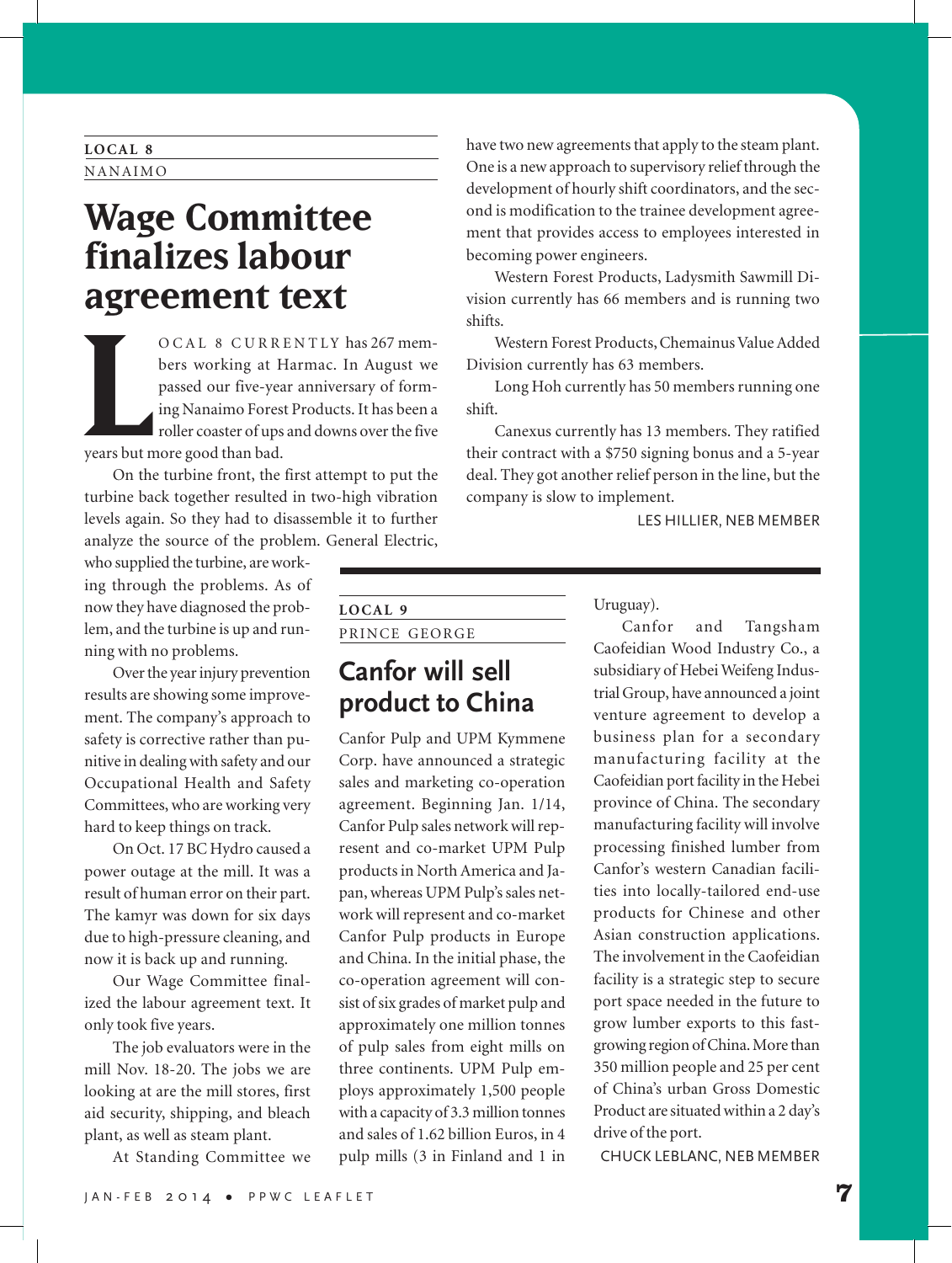#### **Law of gravity**

**"It's so cold outside," the elf said, "that I just watched a polar bear jump from one iceberg to another and it froze in mid air!"**

**"That's impossible," Father Christmas said. "The law of gravity won't allow that!"**

**"Oh, I know," Gnora said, "but the law of gravity's frozen, too!"**



## **Education**

**"If law schools are so hard to get through, how come there are so many lawyers?"**

**-** *Calvin Trillin* **"Human beings, who are almost unique in their ability to learn from others, are also remarkable for their disinclination to do so."**

*- Douglas Adams* **"I tell my children to stand firm in their refusal to remain conscious during algebra. In real life, I assure them, there is no such thing as algebra."**

*- Fran Lebowitz* **"For every person who wants to teach there are approximately thirty who don't want to learn." W. C. Sellar and R. J. Yeatman "Father Time is a great teacher, but unfortunately he kills all his pupils."**

*- Hector Berlioz* **"Most people tire of a lecture in ten minutes, clever people in five. Sensible people never go to lectures at all." Stephen Leacock "Education has produced a vast population able to read, but unable to distinguish what is worth reading."**

*- George Macaulay Trevalyan - CCPA Monitor*

# **provincial**

## **RockTenn closes plant on July 1**

As you know, PPWC Local 16 undertook legal strike action against their employer on June 3. It went horribly wrong for our Local 16 members on July 1 when RockTenn management informed us the plant in New Westminster was closed effective immediately.

We finalized a shutdown agreement between Local 16 and RockTenn at the end of July.

We have lost a very large part of who we are. Local 16 came into the PPWC in 1964 as part of Local 5. Our organization loses years of good, honest participation at NEB, convention and in all seminars they participated in.

## **Power outage shutdown renews closure worries**

The union that represents the Canadian Coast Guard says a power outage that shut down a monitoring centre in Ucluelet over the weekend of Sept. 14-15 is proof BC isn't ready for the closure of coast guard stations next year.

A lightning strike caused a power outage for seven hours at a monitoring centre in Ucluelet on Sunday. Other stations took over monitoring ships in the area, and there were no distress calls.

The federal government is closing the Ucluelet station in March as part of a massive round of layoffs underway at the federal Department of Fisheries and Oceans.

Victoria and Prince Rupert will

be responsible for monitoring the area remotely.

Union spokesperson Allan Hughes believes this will put lives at risk. Hughes says the station in Prince Rupert has received no transfer of information or training even though they will be taking on new responsibilities, including radar monitoring of ships in the Juan de Fuca Strait.

Hughes says the federal government should be improving services, not eliminating them.

## **Local 5 ratifies agreement at Erco**

Local 5 has ratified a six-year contract with Erco, after a hard and long set of negotiations. Highlights are:

- Pay increases of 22 per cent over 6 years.
- Long-term disability increases from 60 per cent to 66.67 per cent.
- Defined Benefit (DB) Pension Plan increases of \$11.50 per month over term.
- Defined Contribution (DC) Pension Plan now 7 per cent base plus 2 per cent employee plus 1 per cent company.
- All employees on DC Plan also receive \$1,000 payment in years 4, 5, and 6.
- New supplementary vacation of 2 weeks after 35 and 40 years.
- Agreement on post-65 benefits: extended health, medical, dental continues regardless of age.
- Spousal benefits after employee's death to increase from 60 per cent to 100 per cent.
- Improved non-monetary language on many articles.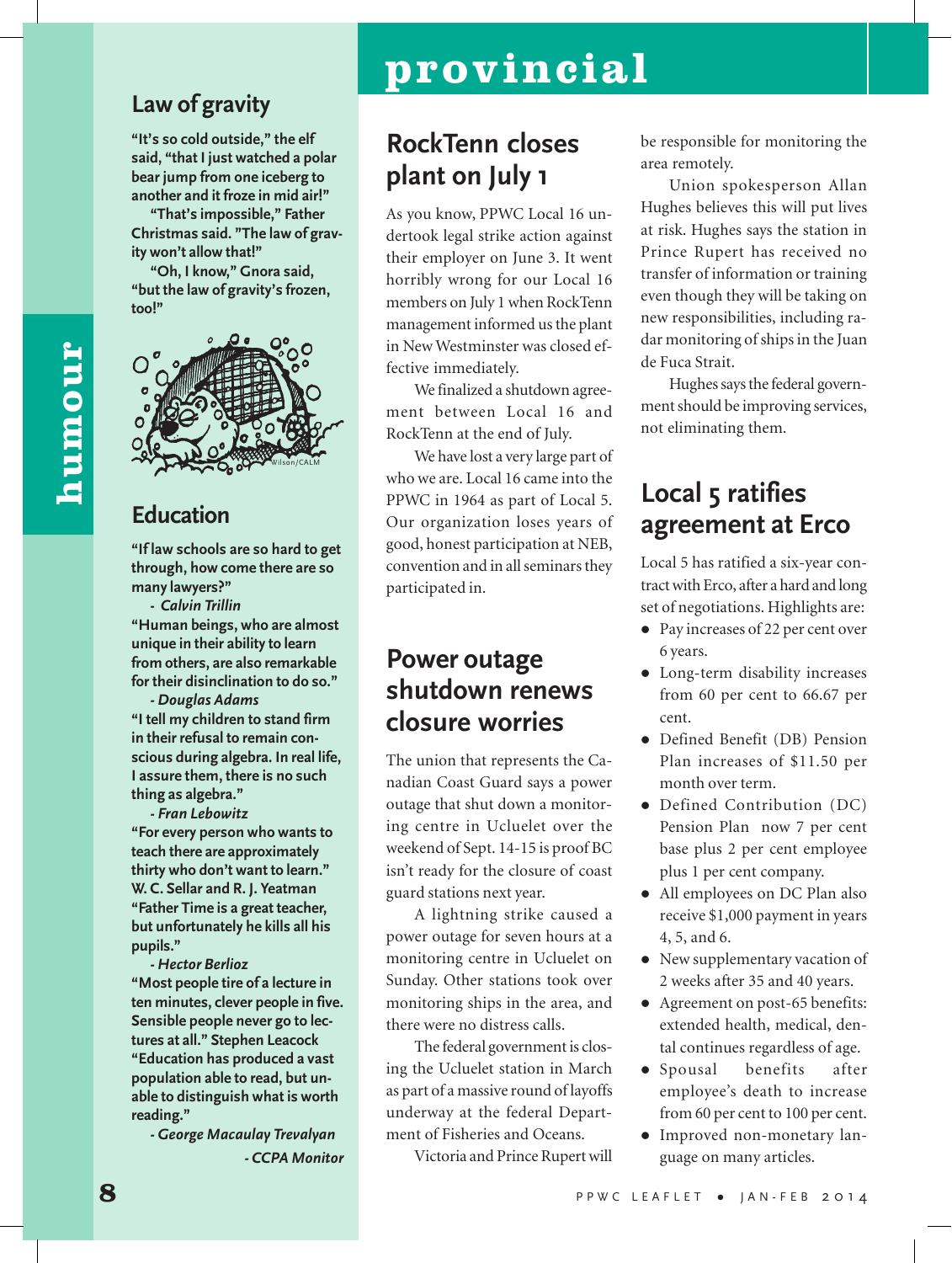#### **LABOUR FORTISBC LOCKOUT**

# **PPWC Local 1 supports locked-out IBEW members**

N FRIDAY, Nov. 22, the members of<br>PPWC Local 1, following a motion set<br>forth at our general membership meet-<br>ing, sent 25 shop stewards bearing pizza<br>and fortification to the front lines of<br>the IBEW locked out by FortisBC. PPWC Local 1, following a motion set forth at our general membership meeting, sent 25 shop stewards bearing pizza and fortification to the front lines of the IBEW locked out by FortisBC. The members braved the cold all day by participating in picketing at five sites, and for three hours banded together outside a Fortis management training function, where they were joined by the bargaining committee from PPWC Local 26 and as many IBEW members who could be spared from the line. We distributed leaflets, raised public awareness, and generally helped boost the spirits of our brothers and sisters who have been locked out for six months by a selfish and unscrupulous corporate monopoly.

FortisBC has been attempting, amongst other things, to force a two-tier wage structure, where new hires would earn from 5 per cent to 20 per cent less for doing the same jobs as current members. The company also wants the right to unilaterally ignore job classifications and pay only the wage commensurate with

the job assigned, assigning those jobs however they see fit. This same company is and has posted consistent record profits. Their electricity rates increased 4.2 per cent in 2012, and they have applied for and received a 3.3 per cent rate increase for 2014. A lobby group being organized to question Fortis's rate justification reported that residential consumers pay 35 per cent more than comparable BC Hydro customers and up to 60 per cent more for industrial rates.

The IBEW members greatly appreciated our efforts, and the

morale boost on the line was very evident. The members of Local 1 are currently contributing gift certificates in hopes of collecting greater than \$6,000 in seasonal support.

DARREN PILLA, FIRST VICE-PRESIDENT, LOCAL 1



**PPWC Local 1 members Dwayne Harding (left) and Kelly Heyd spend some time on IBEW's picket line**

#### **IBEW Local 213 members return to work**

After nearly six months of labour dispute, FortisBC workers returned to work on Dec. 20.

The International Brotherhood of Electrical Workers (IBEW) Local 213 has accepted the electrical company's invitation to bring an end to the lockout and move ahead with Binding Interest Arbitration.

The Binding Interesting Arbitration process includes a neutral third party who will help resolve the issues between the two parties.

This will happen at a later time and will result in a new collective agreement.

Rod Russell, IBEW business manager, said he's glad members are going back to work but admitted he's disappointed a negotiated settlement couldn't be reached.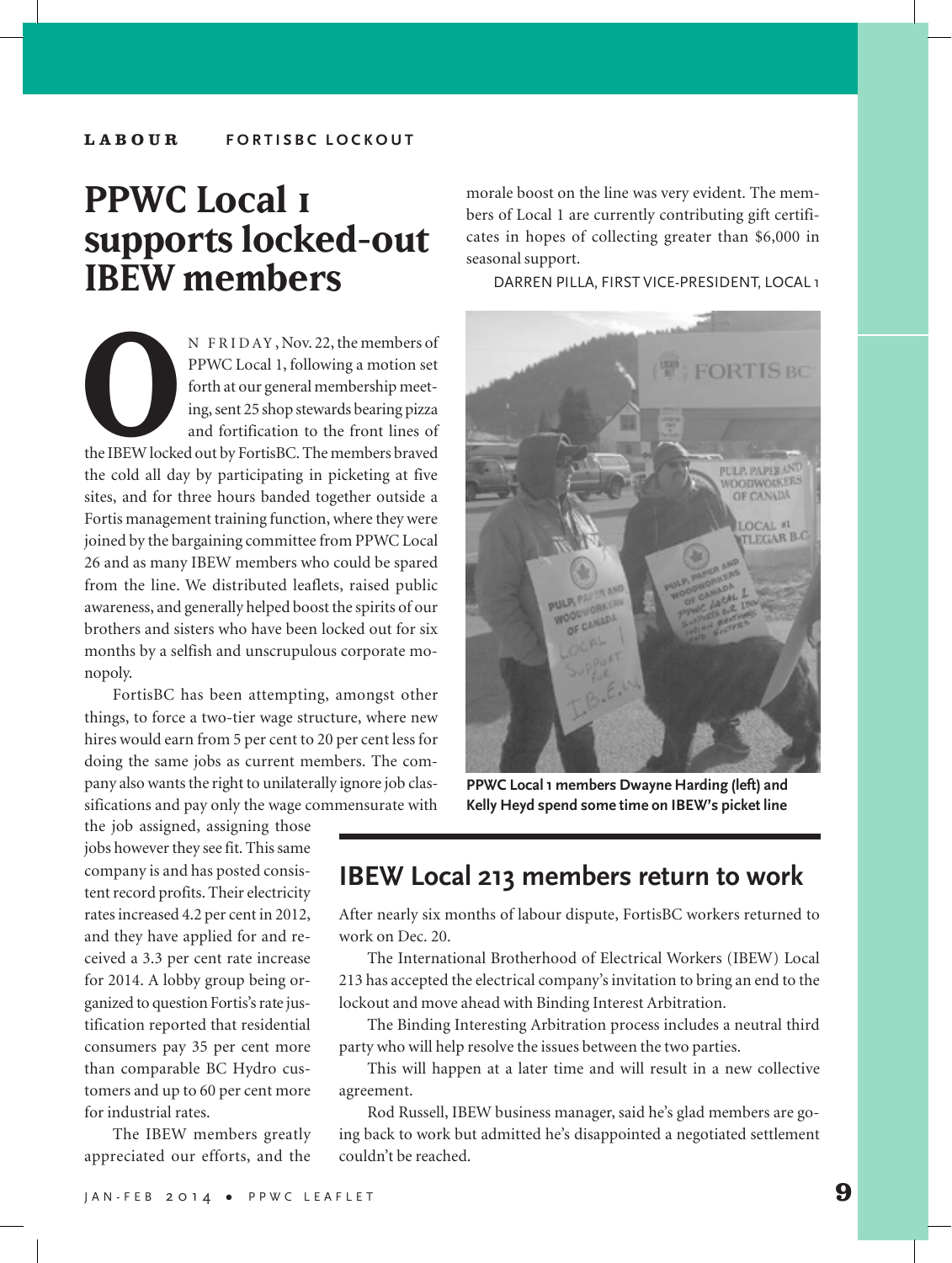

**FOREIGN WORKERS REPLACE CONTRACTORS FREE HUBER BALLESTEROS** 11 12 *Colombian trade union leader imprisoned Qualified Canadian citizens are replaced*

**REMEMBER THE PAST** 13 *Labour Day is time to reflect on achievements*

**NEWS FROM AROUND THE WORLD THAT HITS HOME**

# **MINIMUM WAGE**

Cambodian garment workers clash with police during a demonstration for a living wage



HE YEAR 2014 had a violent start in Cambodia. Workers demonstrating for an increased minimum wage clashed with police, resulting in 4 deaths, 3 missing people, 23 jailed, and hundreds of dismissed

workers. Arrest warrants were issued for the trade union leaders supporting the strikes, including leaders of our own affiliates. Employers are suing unions for damages.

The situation in Cambodia is totally unacceptable and makes the country a priority for IndustriALL Global Union. We took quick action after the violence broke out in the country. We conducted an international trade union mission to Phnom Penh in early January. The mission met with the unions, government and employer organization GMAC, demanding the release of jailed unionists, an investigation into the killings, and the continuation of talks on an increased minimum wage.

And the joint action continues. Recently IndustriALL Global Union, UNI Global Union, and the ITUC sent a letter together with 30 leading clothing brands urging the Cambodian government to investigate the use of deadly force, respect the freedom of association, and set up a functioning minimum wage negotiation process. Now a working group has been set up to look at the wage question.

The minimum wage of USD 80 per month is one of the lowest in the world. That is why IndustriALL's eight affiliates in Cambodia decided in December to demand it to be raised to USD 160. It would still not be a living wage, but a step forward for the 400,000 garment workers which generate exports worth of USD 5 billion a year.

However, at the end of December, the government and employers only accepted a raise to USD 95, which was later changed to USD 100 a month. The unhappy workers went on strike, and violence followed after the South Korean embassy and investors urged police to intervene.

Union membership in the Cambodian garment industry is at an encouraging 60 per cent, but the workers are split in too many unions. Struggles like the one on SL Garments last year have been won, but building unity is indispensable for greater worker power.

IndustriALL will continue its action for workers' rights in Cambodia, to ensure a living wage and the right to freedom of association and collective bargaining without fear of violence.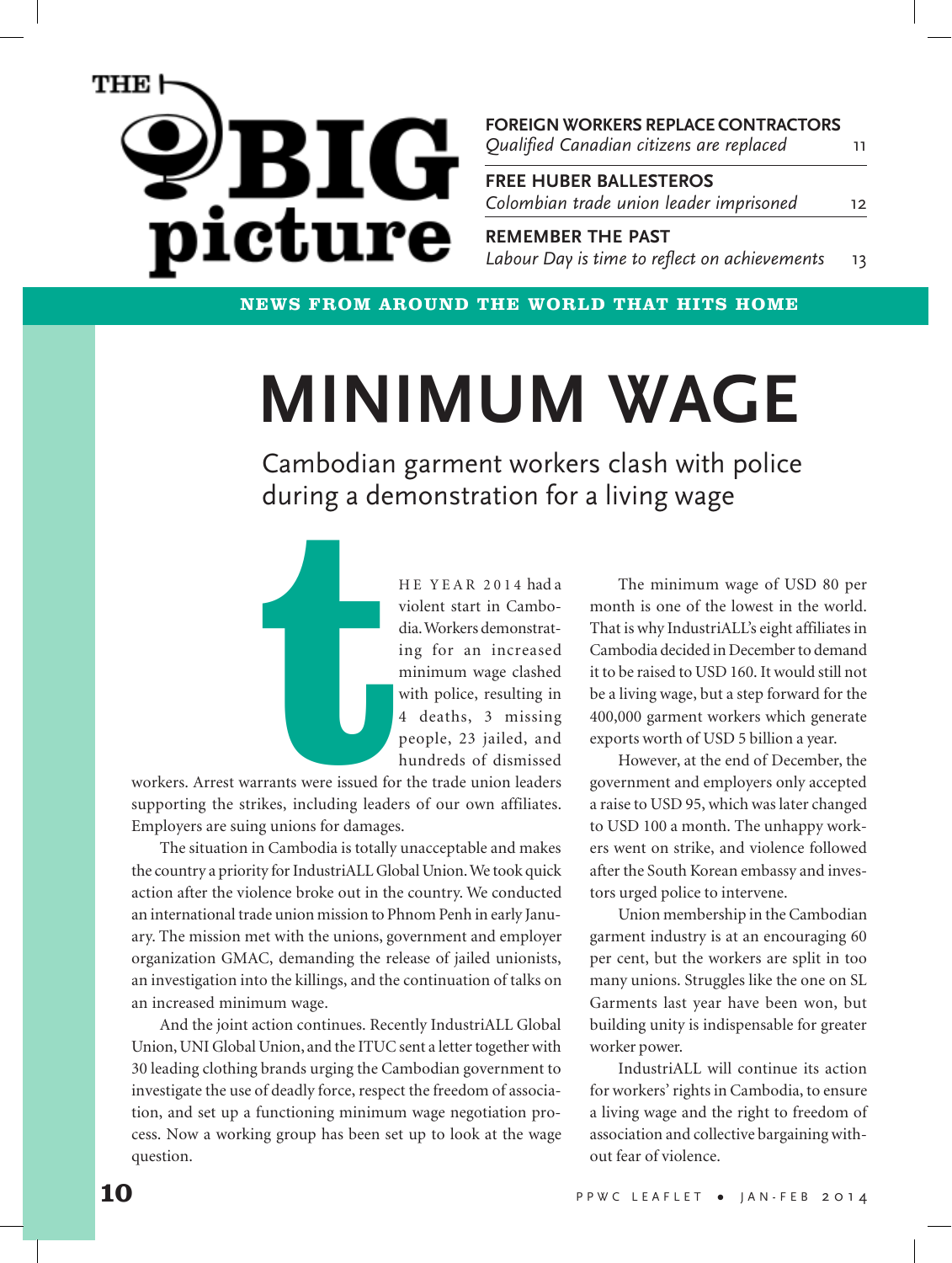# **Foreign workers replace contractors**

#### **BY VINCENT MCDERMOTT**

IT WAS UNLIKE ANY Labour Day Ryan Louis had experienced.

As hundreds of pipefitters and welders arrived at Husky Energy's Sunrise project for their weeks-long shifts, a company spokesperson told the crew of approximately 270 this would be their last.

Their replacements?

An equal number of temporary foreign workers brought in by Saipem, a non-union Italian company specializing in oil and gas construction projects.

Over the next 30 days, dozens of temporary foreign workers from Mexico, Ireland, Portugal, and Italy were arriving at the site 60 kilometres north of Fort McMurray, waiting for turnover.

By Sept. 27, the original workers, all contractors with Toronto-based Black & MacDonald, were gone.

"Layoffs are pretty standard when there's no work to be done, but there was plenty of work for us to do out there," said Louis, a commuter from Napanee, Ont., and an active member of Pipefitters Local 488 in Edmonton. "Plain and simple, a bunch of qualified Canadian citizens who needed work were replaced."

According to Husky Energy spokesperson Mel Duvall, Saipem Canada is the general contractor for construction of the site's Central Processing Facility.

Saipem had given Black & MacDonald contracts to complete the project's first phase, and with construction finishing, Duvall says Black & MacDonald reduced their workforce.

However, several Black & MacDonald contractors dispute these claims. Over a dozen employees who were interviewed all alleged Saipem and Black & MacDonald were involved in payment disputes, and as a result, Black & MacDonald withdrew.

One Black & MacDonald contractor, who could not give his name for seniority reasons, says Saipem let the workers go because unionized labour was too costly.

Louis says many contractors he worked with at Sunrise have already found work elsewhere in Alberta, Saskatchewan and Newfoundland. However, some are still struggling.

"We were told when I started around April, just after Easter, that we would be good until September or October," said Reg Fougere, a Nova Scotian pipefitter who was working at the site.

"There was a lot of work there. Some of us thought we'd get an extension or new contract there, or they'd at least bring in other Canadians who need work," he said. "Well, thanks to Saipem, we're Canadians who need some work."

Fougere also witnessed several foreign workers operate equipment unsafely or wander into restricted areas without protective gear. Fougere says many did not understand the Alberta Labour Code or basic warning labels on hazardous materials.

When he brought his concerns about the qualifications of the temporary foreign workers to Husky,

**"The program is being abused and poorly enforced, particularly in the construction industry."**

Fougere says they fell on deaf ears.

"Just to get through the door, we need certificates and licences up the ying-yang like Red Seal certification. It let's them know that, as Canadians, we're all qualified to the standards," he says.

"These guys coming in, how the hell can they get in without our qualifications? Or how do we know how good their qualifications from other countries are?"

Temporary Foreign Worker program constant ire of Alberta's labour movement

According to Citizenship and Immigration Canada, there were 338,189 temporary foreign workers living in Canada as of Dec. 1/12, with nearly 70,000 living in Alberta.

To compare, approximately 257,515 immigrants were welcomed into Canada in 2012 as residents. CIC figures show there were only 101,098 temporary foreign workers in Canada in 2002.

The program's supporters in the federal and provincial governments argue the legislation is intended for employers to fill short-term labour or skill gaps. Legislation says they must prove they were unable to find skilled Canadians or permanent residents to do those jobs.

However, groups such as the Alberta Federation of Labour argue the program is being abused and poorly enforced, particularly in the construction industry.

*- Adapted from fortmcmurraytoday.com*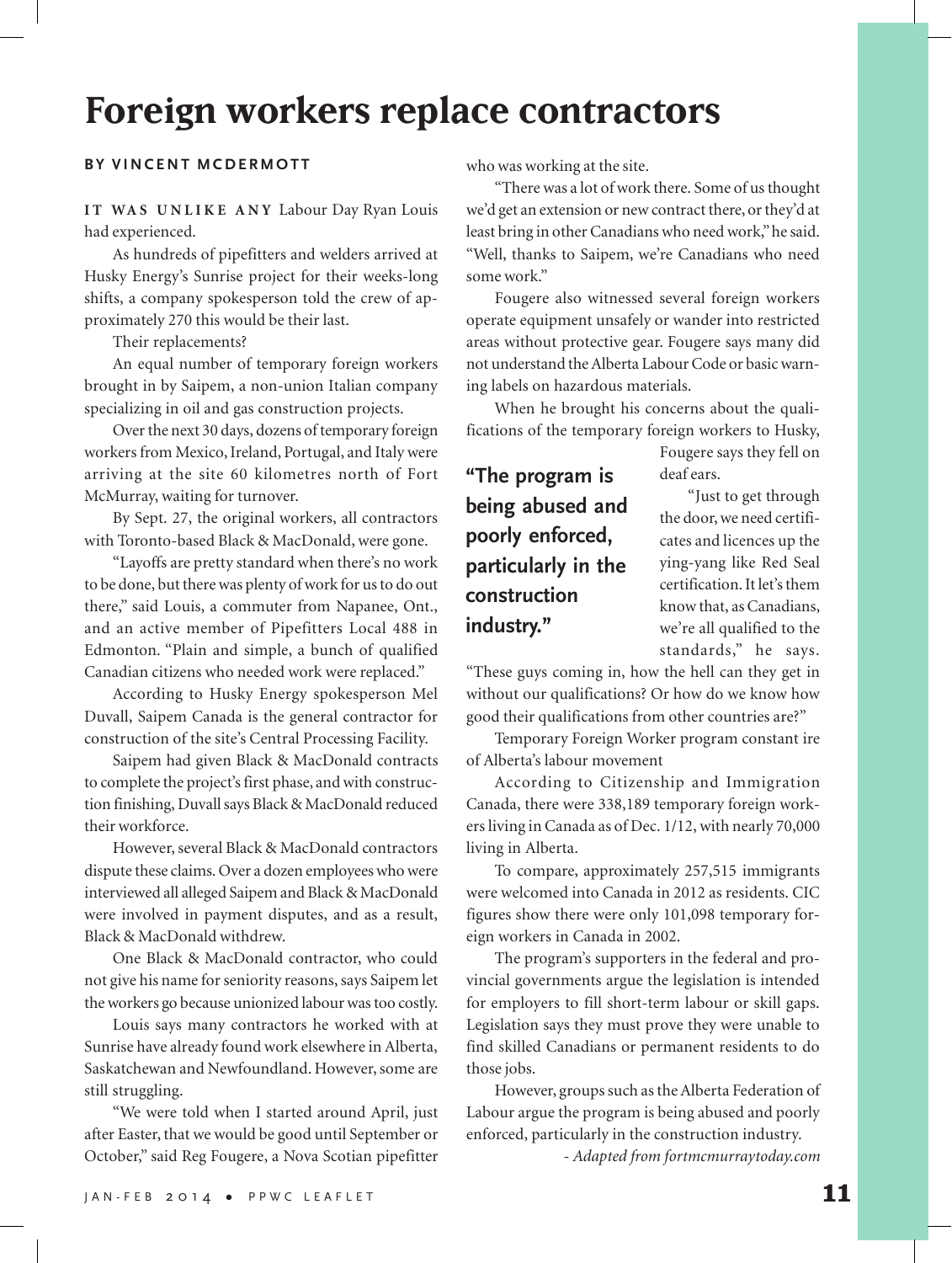#### **Snowman jokes**

**Where do snowmen go to dance?** *Snowballs!* **How do snowmen travel around?** *By iceicle!* **How do you get milk from a polar bear?** *Rob its fridge and run like mad.* **What do snow kids have for breakfast?** *Ice Krispies!* **What do snowmen have for breakfast?**

*Snowflakes!*



**What do you call a snowman on roller blades?** *A snowmobile!* **What do you get if you cross a snowman and a shark?** *Frost bite!* **What do you get when you cross a snowman with a baker?** *Frosty the Dough-man!* **What is a snowman's favourite drink?** *Ice tea!* **What kind of cakes do snowmen like?** *The kind with lots of frosting!* **What's a snowman's favourite Mexican food?** *Brrrrrr-itos!* **Where do snowmen keep their money?** *In a snow bank!* **Why is it so cold at Christmas?** *Because it's Decembrrrrrrrr! - Internet*

## **CMAW joins Confederation of Canadian Unions**

The Confederation of Canadian Unions is very pleased to announce that the Construction Maintenance and Allied Workers (CMAW) joined the organization in September 2013.

Established in 2004, CMAW is a union that puts organizing, labour and human rights, social unionism, and ongoing worker education at the very top of its agenda.

CMAW includes over 7,000 members in British Columbia, including carpenters, lathers, millwrights, school board employees, and industrial workers.

CMAW is a proudly democratic and independent union dedicated to workers' rights and social justice. It will feel very much at home in the CCU, and strongly add to the fabric of the association.

## **Free Huber Ballesteros**

Colombia is the most dangerous country in the world to be a trade unionist. According to UN figures, almost 3,000 trade unionists have been killed since 1986. In the first six months of 2013 at least 11 trade unionists were killed. State authorities are directly involved in many of these killings. In addition to physical attacks, imprisonment is often used to punish and silence trade unionists.

On Aug. 25/13, trade union leader Huber Ballesteros was arrested and imprisoned. Huber is one of Colombia's most recognized

trade union leaders. He sits on the Executive Committee of Colombia's largest trade union federation, the CUT, as well as being Vice President of FENSUAGRO Agricultural Workers' Union and National Organizer for the union-backed Patriotic March movement. At the time of his arrest he was organizing mass strikes across the country.

His arrest is a clear attempt by Colombian authorities to punish him for his trade union activities and has been condemned by the ETUC and the ITUC. His release must be secured to send a clear message to the Colombian authorities that persecuting trade unionists will not be accepted.

*- labourstart.org*

## **United Nations derecognizes staff unions**

On July 11, UN Secretary-General Ban Ki-moon derecognized the staff unions representing the organization''s 65,000 staff, many working in dangerous locations and war zones. He now refuses to negotiate and instead offers only to "consult" on safety and security, welfare and conditions of service. This comes against a background of 555 staff attacked and 200 killed in the last ten years and in an organization supposed to uphold international human rights and labour rights conventions. If the UN stops applying these to its own staff, why should governments bother to uphold worker rights? The UN's staff unions are campaigning for Ban Kimoon to reverse his decision by the end of the year.

*- labourstart.org*

aumour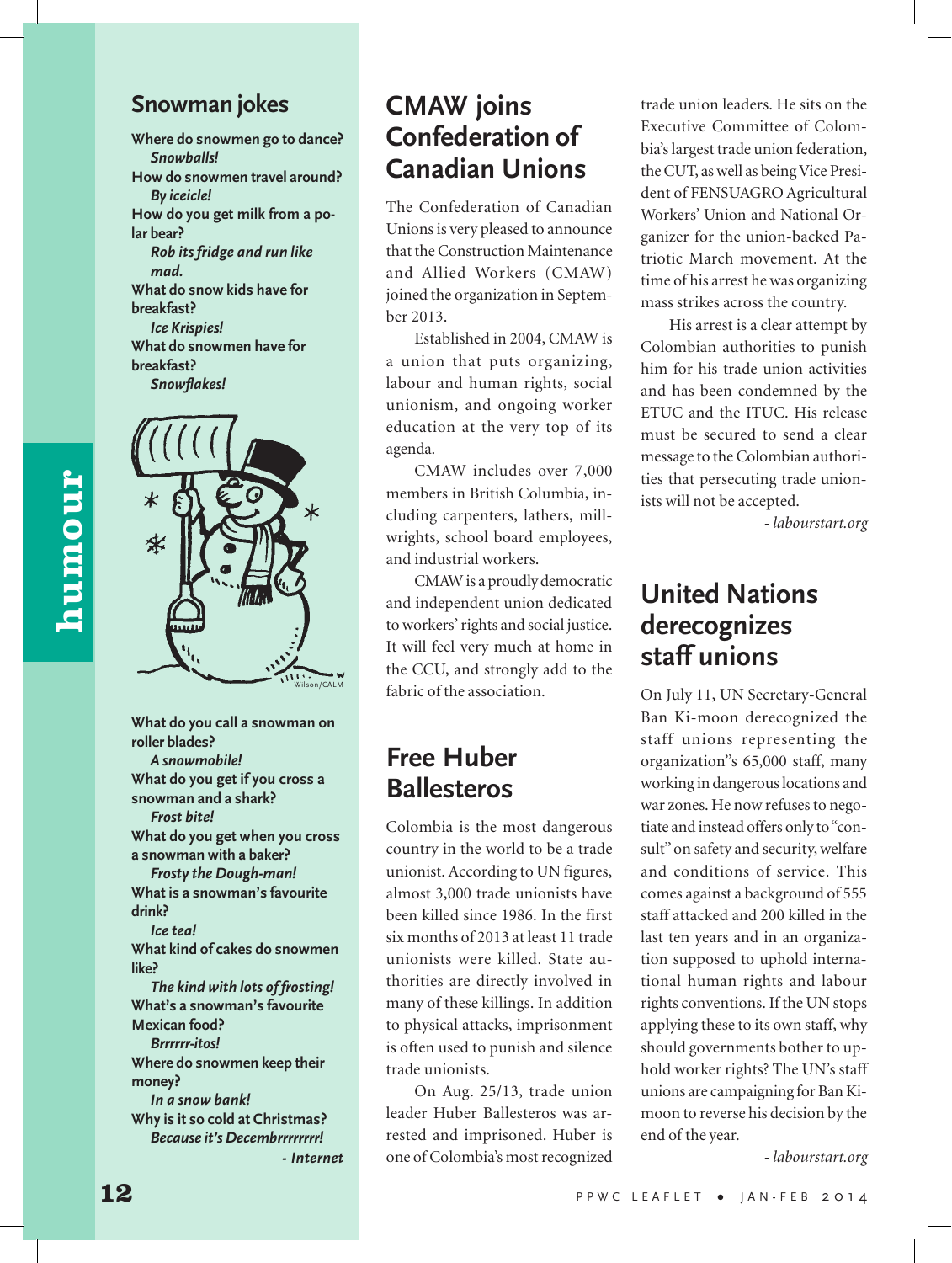# **Remember the past and build for the future**

**A** NOTHER LABOUR Day has<br>
passed. Parents of young children know<br>
it as the day to get kids ready for school.<br>
Those without young kids may think of<br>
it as the last holiday of summer. But for<br>
etirees this year it was a t passed. Parents of young children know it as the day to get kids ready for school. Those without young kids may think of it as the last holiday of summer. But for retirees this year it was a time to reflect on what they achieved together, achievements now under attack at every turn.

Older retirees remember the Dirty Thirties of their childhood when any job would have been welcome and where to be old meant surviving on a dollar a day of government Old Age Security. It was during and immediately after World War II that there was a dramatic increase in unionization among industrial workers. Getting a first collective agreement was not always easy. One of the seminal events in gaining union security was the strike at Ford in 1945 in Windsor. Following a 99-day strike at Ford, Justice Ivan Rand was appointed to arbitrate a settlement. One of the issues he resolved was the right to the union dues check-off. The solution where workers in unionized workplace were obliged to pay dues for the benefits they received but not required to join the union was known as the Rand Formula. It

did not solve all first contract problems but it was a compromise that recognized the value that unions brought to the workplace.

In the years that followed that decision, unions played an active role in establishing many improvements such as pensions, medical benefits, health and safety legislation, and human rights not only in collective agreements but also in legislation. Today's retirees fought not only for their own benefit but for the benefit of all those in need in society. Thus they played a leading role in the introduction of Medicare and the Canada Pension Plan.

This year on Labour Day, retirees look ahead in fear of what will face their children and grandchildren. For the first time since the Second World War, the standard of living of the next generation will likely be lower than their parents. The disappearance of good union jobs due to technology and outsourcing has meant a disappearance of access to a middle-class life.

Defined benefit pension plans at work are becoming rarer and rarer for young workers. The response of those who oppose unions which alas now includes the federal government has been that no one should have access to good pension plans. Everyone needs to fend for themselves. Retirees seeing what is happening to workplace pensions have been strong advocates for improving the Canada and Quebec Pension Plans, while the federal government, in alliance with banks and insurance companies, has pushed another voluntary pension plan (Pooled Retirement Pension Plan) with no regulation of the fees charged.

Many politicians not only want to attack the programs unionized workers gained but the very existence of unions. Thus the Rand Formula itself is under attack by too many federal and provincial politicians.

Retirees in the Congress of Union Retirees want not just to remember the past but to build for the future.

*Pat Kerwin is a member of the Congress of Union Retirees of Canada and writes this article for Retiree Matters, a monthly column at rabble.ca.*

#### **Harper's real war is with unions**

This past weekend, the federal Conservative party held its policy convention in Calgary. The list of resolutions included many anti-union measures that would make it more difficult for unions to undertake the political work directed by their membership.

Other resolutions attacked the Rand formula and federal public servants.

Writing in the *National Post*, Tasha Kheiriddin argues that because Tom Mulcair is seen as having soft support for labour, the Conservative focus on unions is a strategy meant to divide union members between supporting the Liberals and the NDP. She argues that if any of the more anti-union pieces of legislation make it from the convention floor into the House of Commons, it will be an all-out war against organized labour in Canada.

*- CALM*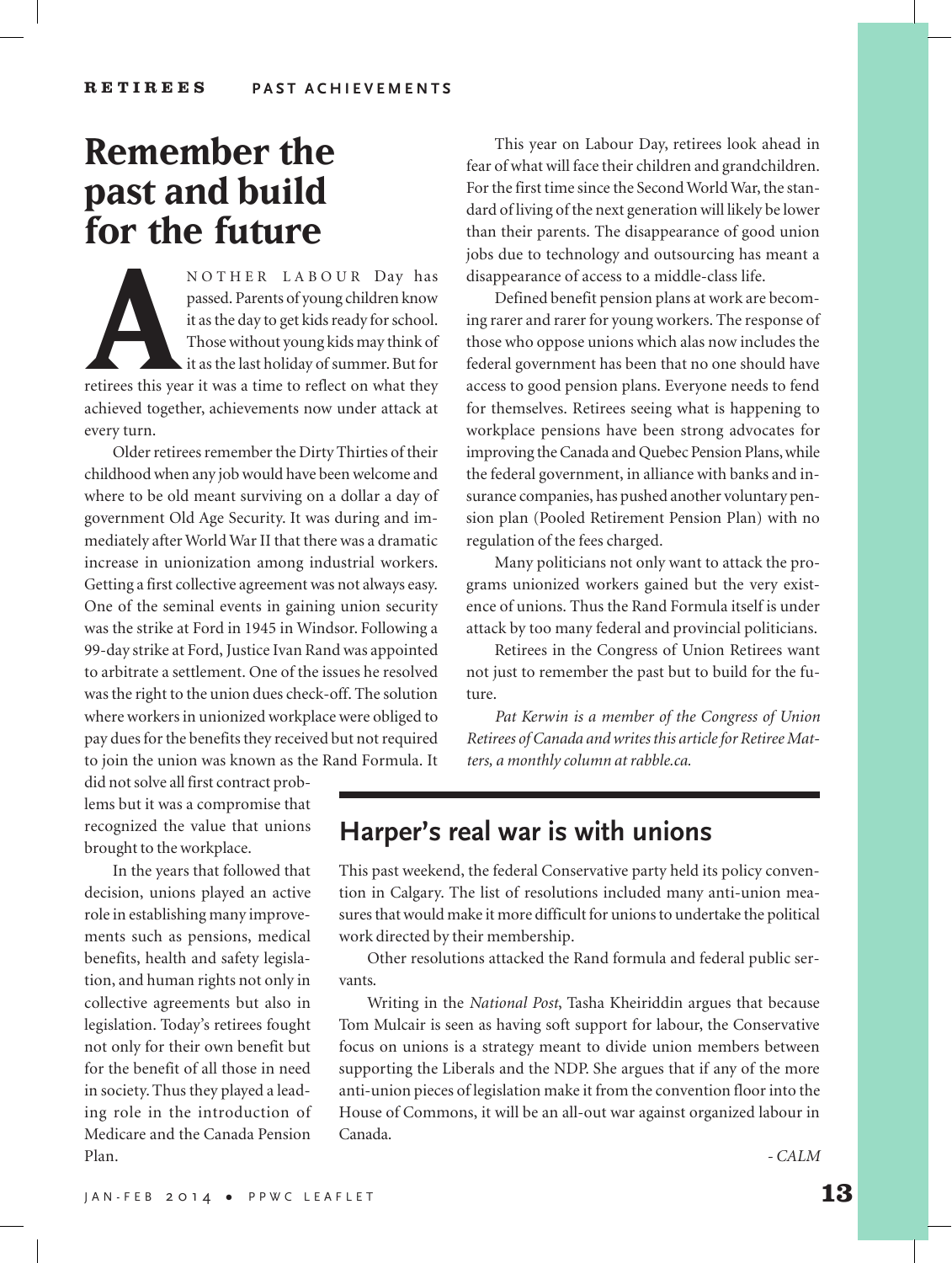# **Independent trade unions are important today**

**I**<br>As NDEPENDENT , grassroots unions like the Pulp, Paper and Woodworkers of Canada are playing an increasingly important role in the lives of working people and the struggles of the labour movement throughout the country.

A surprisingly large number of workers belong to smaller, independent unions today. Large "super unions" like the newly-formed UNIFOR may make the headlines, but it's the independent unions where most of the action is taking place.

According to the federal government, out of the 4.6 million unionized workers in Canada, more than half a million belong to unions that aren't affiliated with any labour association, such as the Confederation of Canadian Unions (CCU) or the Canadian Labour Congress (CLC). And over 170,000 additional workers belong to independent union locals without any affiliation.

As for unions, there are over 350 of them in Canada that aren't affiliated, with 200 of those having fewer than 500 members, and 40 of them having less than 100 members, including the Quebec Union of Diet and Nutritionist Professionals (Syndicat professionnel des dietetistes et nutritionnistes du Quebec), founded in 1970, with 20 members.

Over the past three years, the CCU has worked closer with the CLC. Along with the PPWC, we have fought back against C-377.

Most recently, the Senate has made amendments to the legislation that omits unions with less than 50,000 members from having to abide by the odious regulations of the bill. This was a huge victory for smaller, independent unions, since they would suffer most from the legislation, but we are still keeping up the fight so that no union, regardless of size, has to endure the menace of C-377.

The CCU is also taking full part in the "Together Fairness Works" campaign, a new program designed by the CLC to raise further awareness about wage decline and increasing economic inequality in Canada.

This campaign is taking off in Fall 2013, and it will have a huge impact on workers, journalists and policy makers in addressing the growing gap between the rich and working families.

These are just two examples of how democratic and independent unions are leading the charge as active participants, and not observers, in setting the agenda and changing attitudes in Canada.

Fifteen years ago, some may have believed it was naive for smaller unions to address political and economic issues. Today, it's an absolute necessity. As the old adage states: "When injustice become law, resistance becomes duty."



democratic and independent confederation like the CCU, because it provides them a space to discuss issues that pertain to specifically smaller unions and locals, especially those from rural

It's also important for independent unions to belong to an equally

**Joanie Cameron Pritchett**

and suburban communities throughout the country, and to develop best practices and strategies to confront the challenges of the future.

How would a union with 3,000 members, for example, do any of this from inside the CLC, with its three million members across the country? Would a union of that size even be large enough to send one or two delegates to the biennial convention? There are unions in the CLC with 50,000 members who feel they don't have enough of a voice inside the organization.

That is why having independent and democratic unions like the PPWC, where rank and file members set the agenda, and union confederations like the CCU, where affiliates are equally empowered to drive the organization forward their way, is so vitally important.

After all, if we want greater democracy, equality and social justice in Canada, we must lead by example and illustrate that unions are not only representative of those values, but an example of how workers and citizens can come together and change the world forever.

*Joanie Cameron Pritchett is the past President of the Confederation of Canadian Unions (www.ccu-csc.ca).*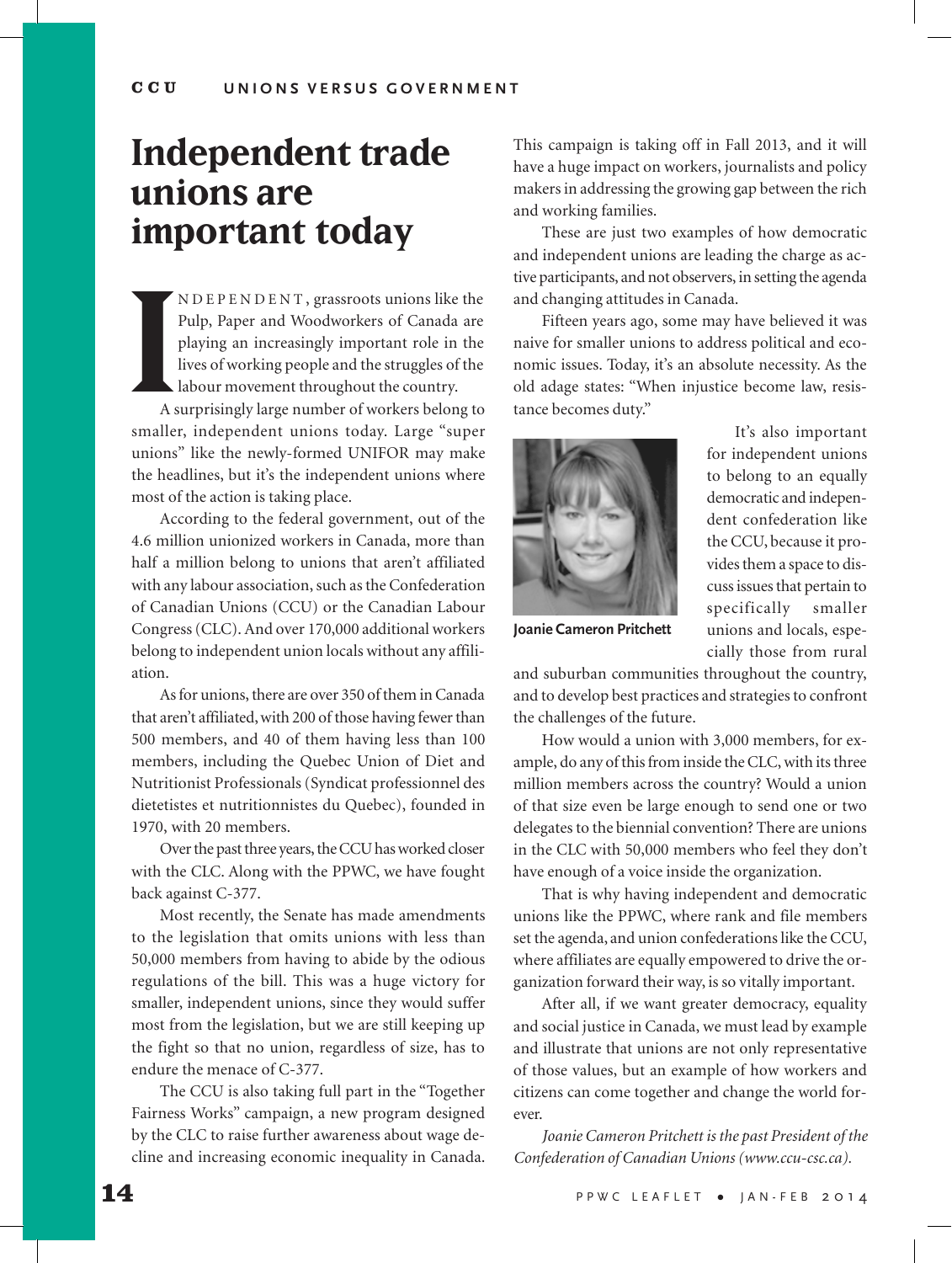#### **EVENTS TAKE ON**

#### *continued from page 16*

The call for the "nays" (those against) was met with a roar.

After the noise had subsided Brother Burke looked out over the assembly, scratched his ancient grey top, screwed up his craggy face, and said, "You know I couldn't distinguish any difference. Honestly! I think the 'ayes' and 'nays' were even."

"I think," he carried on, "we had better have that over again."

Then, raising his arm, he said, "Now come on, let's hear those 'ayes' this time."

This call brought on the desired response, a deafening roar.

The leader had spoken. The right button had been pressed, and the machine swung into motion.

This was democracy, John P. Burke style, in action.

*Al Smith was President of Local 494, Woodfibre.*

*- from* Western Pulp and Paper Worker*, October 1962*



### **Leonard Alexander Snow (December 20, 1942-August 8, 2013)**



Len Snow passed away on August 8 after a courageous struggle with asbestosis. He was 70 years old.

Len was employed at the age of 19 in the pulp and paper industry. He started his career in Saint John, NB. From there he went to Prince George, then to Kamloops. Len was a dedicated worker.

Len was involved extensively in the 1973 changeover in Kamloops from CPU to PPWC. He was a PPWC national officer (first vice-president and second vice-president) from June 1976 to May 1978,

and from June 1982 to May 1994. His service as a union representative for PPWC (at Local 10 and National levels) for 21 years was a testament of his devotion to fair and equal treatment of his union brethren.

Duty done, Len retired in 2006. Together with his wife Bev life was now all about enjoying travel, winters in Palm Springs, and forging new friendships.

Len will forever be remembered as a true, loyal friend to all who took the time to get to know him.

*"Forever faithful, forever at peace"*



**PRESIDENT** *Arnold Bercov*

**FIRST VICE-PRESIDENT** *Frank Robertson*

**SECOND VICE-PRESIDENT** *Mike Broadbent*

**SECRETARY-TREASURER** *Bonnie Horswill*

**ENVIRONMENTAL OFFICER** *Stuart Blundell*

**FOREST RESOURCE OFFICER** *Steven Miros*

**OCCUP. HEALTH AND SAFETY OFFICER** *Wayne Warawa*

**LEAFLET EDITOR** *Ron Richardson*

**PRODUCTION** *Louise Soukeroff*

**OFFICE** *201 - 1184 W. 6th Ave. Vancouver, BC V6H 1A4*

**WEB** *www.ppwc.ca*

**PHONE** *(604) 731-1909*

**TOLL FREE** *1-888-992-7792*

**FAX** *(604) 731-6448*

**E-MAIL** *louise@ppwc.ca*

Signed articles appearing in the Leaflet express the views and opinions of the authors. They are not necessarily the policy of the PPWC or views shared by the Editor or PPWC officers. In submitting copy or photos, contributors should note if they wish material returned. The Leaflet attempts to give coverage to all locals, and pertinent material will be held for the future if the space is unavailable in the current issue.



Affiliated to the Confederation of Canadian Unions

 $\omega$